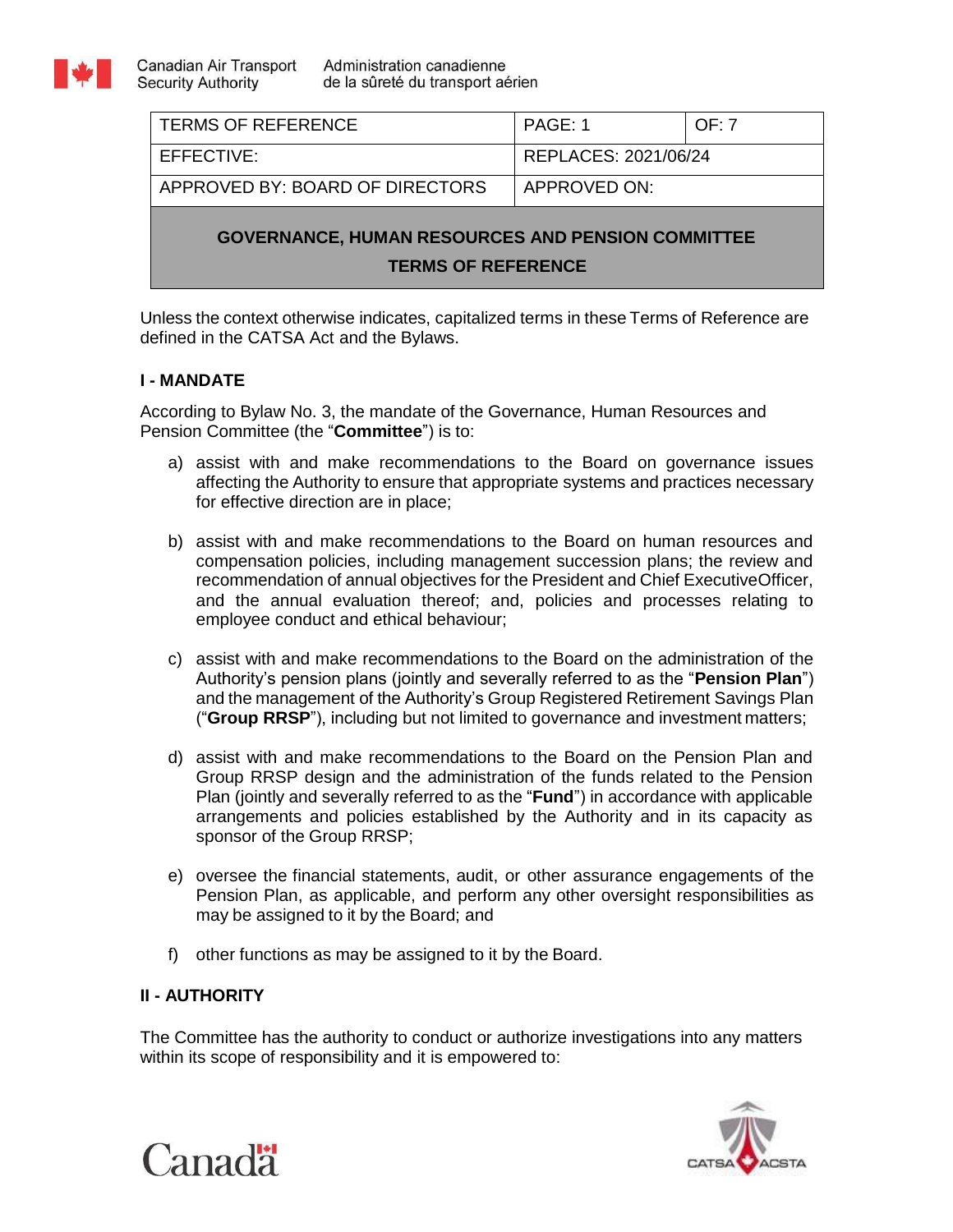- a) retain outside counsel or consultants as the Committee deems necessary in consultation with the Chairperson, when appropriate, to advise the Committee or to assist in the conduct of investigation;
- b) seek any information it requires from any Officer or employees of the Authority and external parties; and
- c) meet with the Authority's Officers, Chief Audit Executive, external auditors, or internal and external legal counsel, as necessary.

### **III - COMPOSITION**

The Committee shall be composed of at least three (3) Directors. In addition, the Chairperson also serves on the Committee as provided in Bylaw No. 3. Except as otherwise provided herein, the Board will appoint Committee members and the Committee Chairperson. Members shall serve until the member ceases to be a Director for any reason and the Director's appointed successor shall serve on the Committee until the Board decides otherwise or the Chairperson makes an interim appointment as provided in the Guidelines for Board Committees. The Board may fill a vacancy in the Committee at any time.

All members of the Committee will be independent, as determined by the Board, i.e. free of any interest and business or other relationship which would reasonably be perceived to materially interfere with the exercise of independent judgement. Subject to availability, all members of the Committee shall be financially literate and at least one (1) member of the Committee shall have prior exposure to pension governance issues.

# **IV - MEETINGS**

The Committee shall meet at least four (4) times per year and the Committee Chairperson may convene additional meetings as circumstances require. All Committee members are expected to attend each meeting, in person or via teleconference. A majority of the number of Committee members shall constitute a quorum. The President and Chief Executive Officer will attend the meetings. The Committee Chairperson may invite Officers or other employees of the Authority as the Committee Chairperson deems appropriate.

In the event of a Director's absence or conflict of interest, the Chairperson may identify alternate Director(s) to stand in the stead of the absent or conflicted member(s), and the Directors so acting shall be deemed to be a member(s) of the Committee for that particular meeting.

# **V - DUTIES AND RESPONSIBILITIES**

#### **1.0 Overseeing the Corporate Governance Framework**

The Committee will:



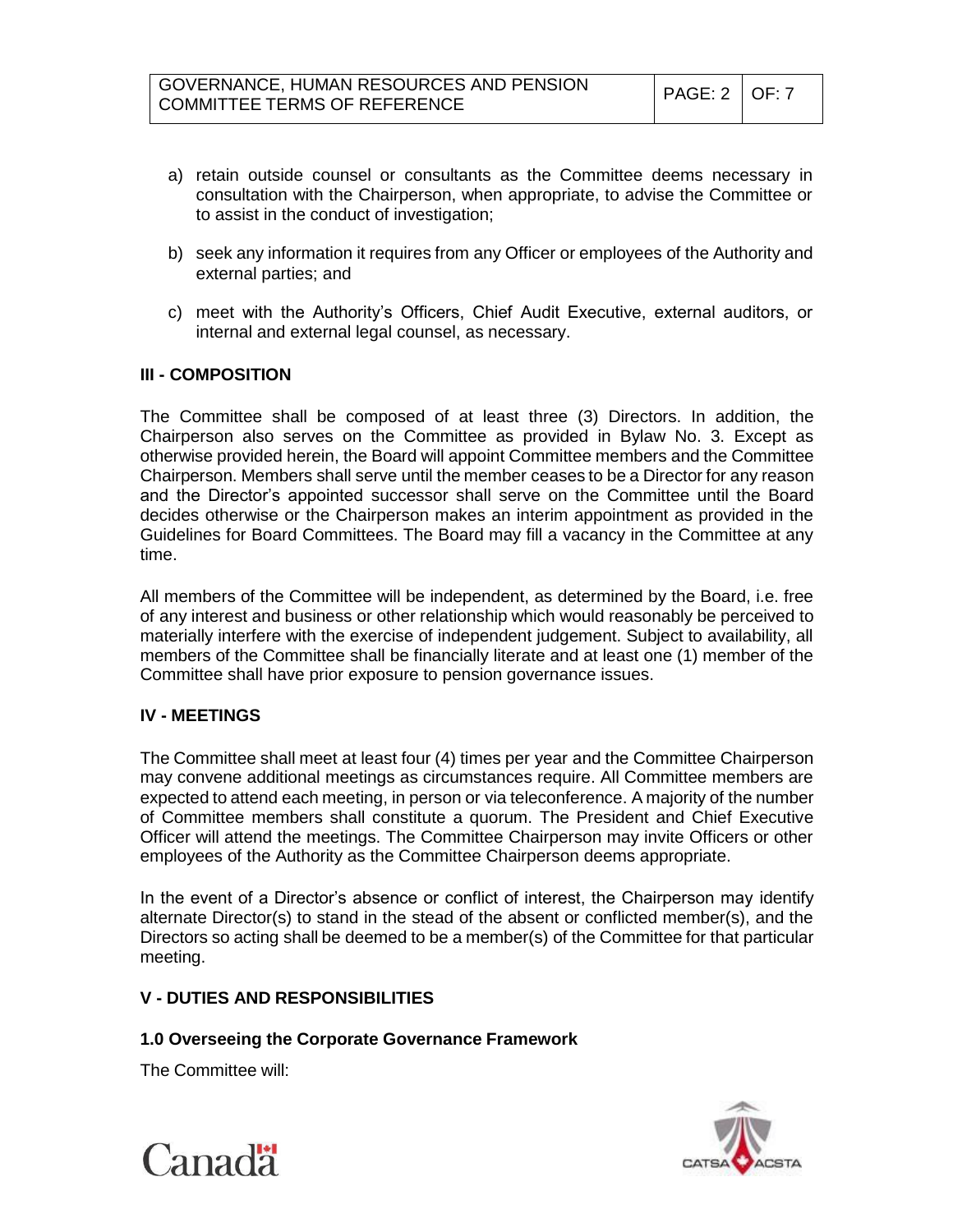- a) continually monitor best practices, trends and issues relating to corporate governance and make recommendations, as appropriate, to the Board;
- b) keep apprised of matters relevant to Crown corporation governance issued by the Government and make recommendations, as appropriate, to the Board;
- c) review, at least every three (3) years, and ensure compliance with it on an annual basis, the *Code of Conduct and Ethical Behaviour for Directors* and make recommendations, as appropriate, to the Board;
- d) review, at least every three (3) years, the committee structure of the Board and make recommendations, as appropriate, to the Board;
- e) review, on an annual basis, the Terms of Reference of all committees and make recommendations, as appropriate, to the Board;
- f) review, at least every three (3) years, the *Travel, Hospitality, Conference and Event Expenditures Policy* for the Board of Directors, and make recommendations, as appropriate to the Board;
- g) review, on an annual basis, the competency profile for the Board of Directors and make recommendations, as appropriate, to the Board;
- h) establish the process for, and ensure that, a Board effectiveness evaluation is conducted on an annual basis;
- i) support the Board, as required, in anticipating vacancies for the Chairperson and Board Members, and in collaborating with the government in filling Board vacancies as they arise;
- j) ensure that there is an orientation program for new Directors and ensure that the Corporate Secretary develops and maintains a briefing package for new Directors;
- k) discuss and make recommendations, as appropriate, to the Board regarding the manner in which the annual public meeting is to be held, as required pursuant to s. 113.1 of the *Financial Administration Act*; and
- l) ensure the annual Corporate Governance Compliance Review is completed and submitted to the Governance, Human Resources and Pension Committee at the first regular GHRP meeting of the calendar year. The individual Committee sections are to be submitted to each Committee in June.

# **2.0 Overseeing Human Resources**

The Committee will:

a) review and recommend to the Board for its approval, Human Resources policies for all employees including policies covering attraction, retention, development of



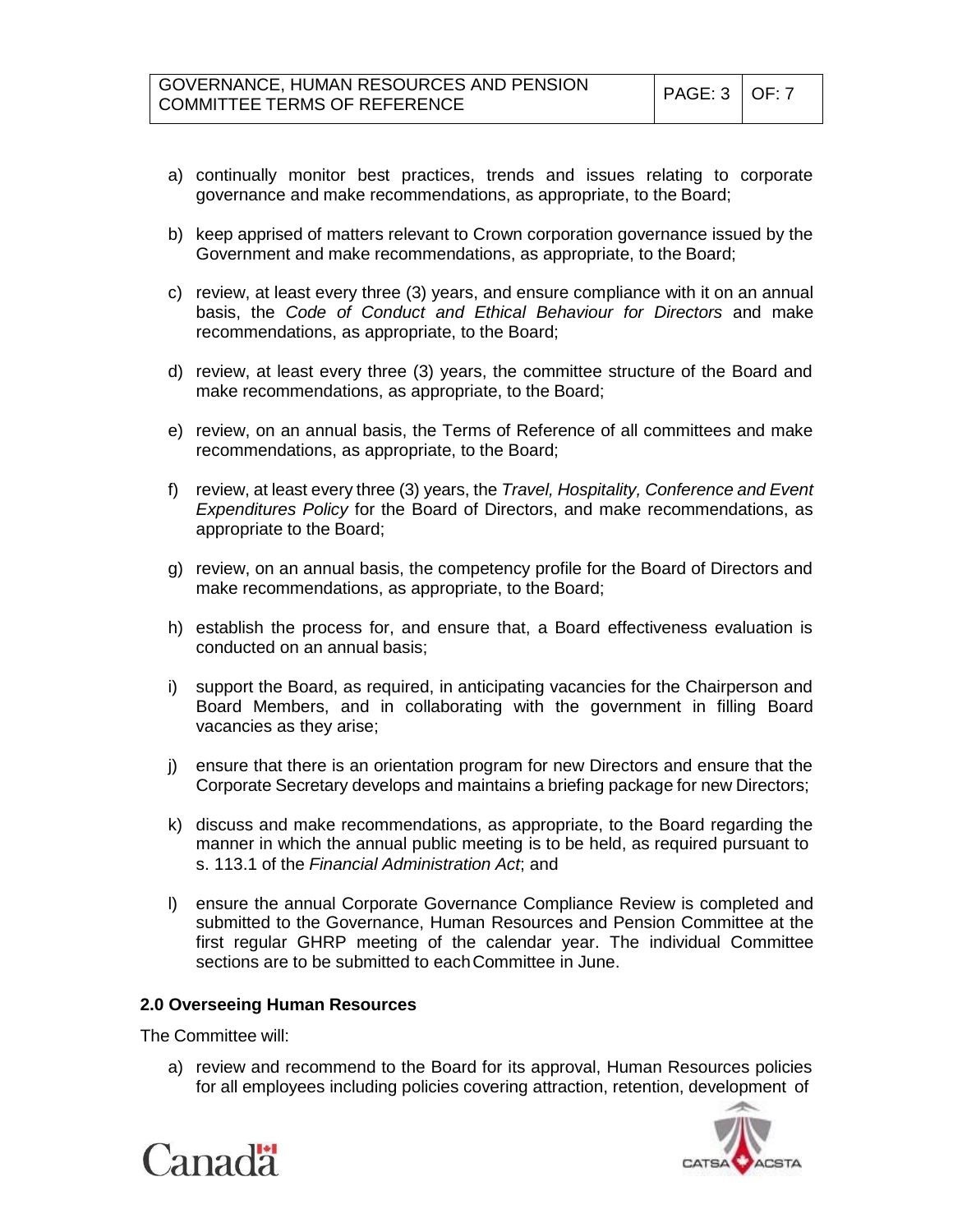competencies, career opportunity and progression, morale, wellness, communications, total compensation including salary scales and benefits, employment agreement templates and performance evaluations;

- b) review and recommend to the Board, on an annual basis, the compensation budget;
- c) review, at least every three (3) years, the *Code of Ethics, Conduct and Conflict of Interest for CATSA Employees* and make recommendations, as appropriate, to the Board;
- d) review and recommend to the Board for it approval, on an annual basis, the succession plans and emergency succession plans for Officers and critical positions;
- e) review and recommend to the Board for its approval, major re-organizations or changes to senior management, where a "major re-organization" is any change in the organizational chart which results in a significant change in responsibilities of any Officer, such as a transfer, removal or addition of a branch or directorate;
- f) review and recommend to the Board for its approval the appointment, termination and terms and conditions of employment and termination of Officers and acting Officers including, salary, performance pay and other benefits as well as any severance and other termination benefits;
- g) ensure, on behalf of the Board, the Authority's compliance with the reporting requirements under applicable employment equity, diversity, and official languages legislation, as well as the *Public Servants Disclosure Protection Act*; and
- h) review factors related to the screening officer workforce which may affect operational effectiveness and efficiency and make recommendations, as appropriate, to the Board.

#### **3.0 Appointment and Performance of the President and Chief Executive Officer**

The Committee will:

- a) review with the President and Chief Executive Officer their annual objectives, taking into account current government recommendations and guidelines, and recommend to the Board for approval;
- b) evaluate the performance of the President and Chief Executive Officer, having regard to the annual statement of objectives and any other relevant factors. The evaluation of the President and Chief Executive Officer shall be conducted in consultation with the Chairperson of the Board;



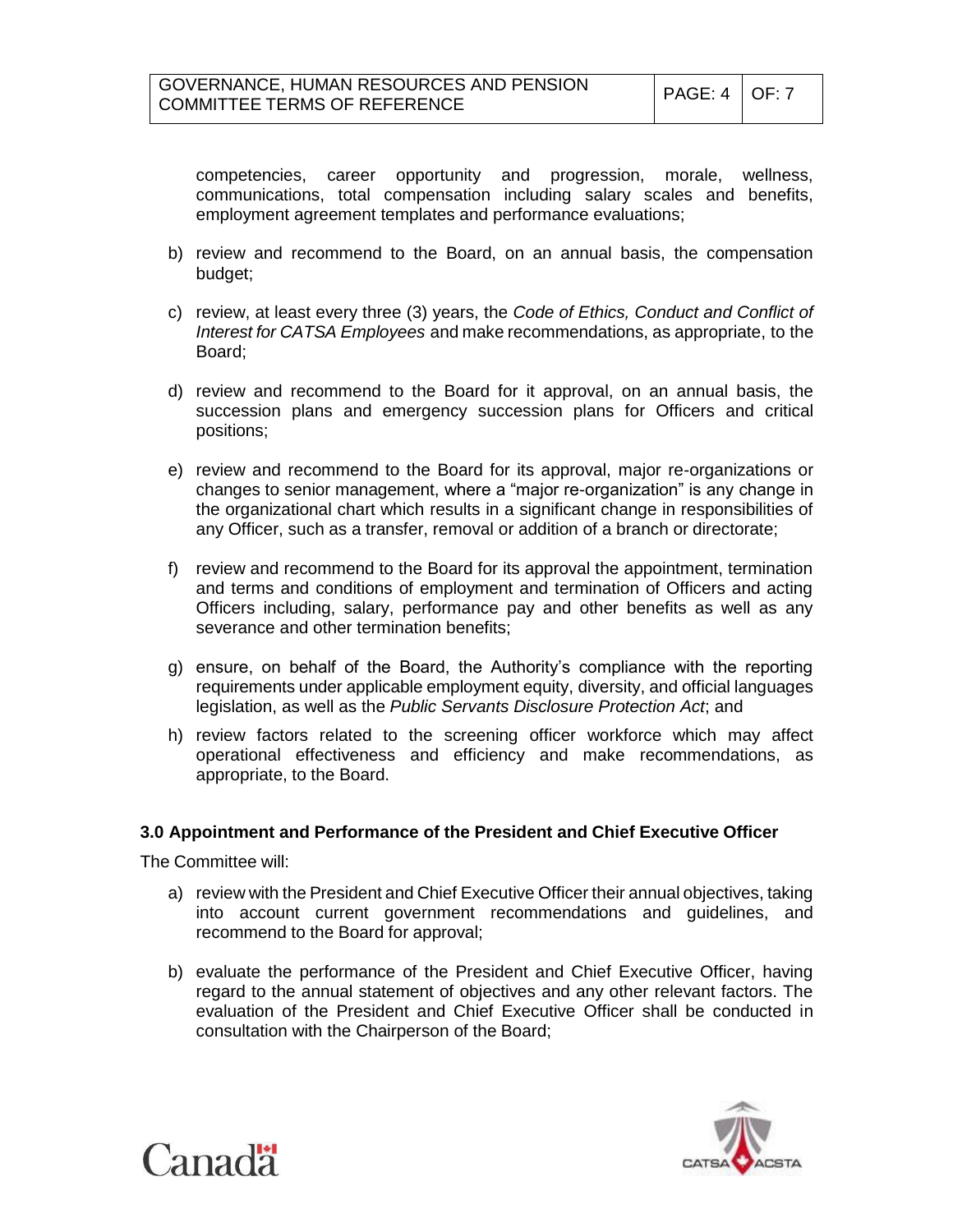- c) report the results of the evaluation and recommendations with respect to the President and Chief Executive Officer's compensation (salary range movement and at-risk-pay) to the Board for approval and recommendation to the Minister;
- d) review and recommend to the Board for its approval, the benefits other than remuneration of the President and Chief Executive Officer; and
- e) support the Board and collaborate with the government in filling any interim vacancy in the position of President and Chief Executive Officer as it may arise.

### **4.0 Overseeing the Pension Plan and Group RRSP**

#### **a) Fiduciary Responsibilities**

In relation to the Authority's fiduciary duties and responsibilities as administrator of the Pension Plan and the Fund and as the sponsor of the Group RRSP, the Committee will:

#### **Governance**

(i) approve, for recommendation to the Board, and monitor the governance framework applicable to the administration of the Pension Plan and the Group RRSP, as well as any delegation of responsibilities by the Authority within that governance framework including, without limitation, the establishment by the President and Chief Executive Officer of a committee of Management and employees of the Authority to oversee, report on and make recommendations relating to the Pension Plan and Group RRSP, as set out in committee Terms of Reference ("**Pension Management Committee**");

#### **Administration**

- (ii) review and, as applicable, approve, for recommendation to the Board, financial statements, actuarial or other reports, audits, notices and any other documents as may be required by law, regulatory policies as appropriate for the Authority, or otherwise recommended at the discretion of the Pension Management Committee;
- (iii) review or receive reports prepared by or for the Pension Management Committee regarding the activities of the Pension Management Committee, the President and Chief Executive Officer's delegates and service providers in respect of the administration of the Pension Plan and the Group RRSP; and
- (iv) review and approve, for recommendation to the Board, the appointment or removal of any trustee, custodian, actuary, auditor, fund manager, investment manager or such other service provider involved in the operation or administration of the Pension Plan or the Group RRSP, or in the investment or holding of Fund or Group RRSP assets;



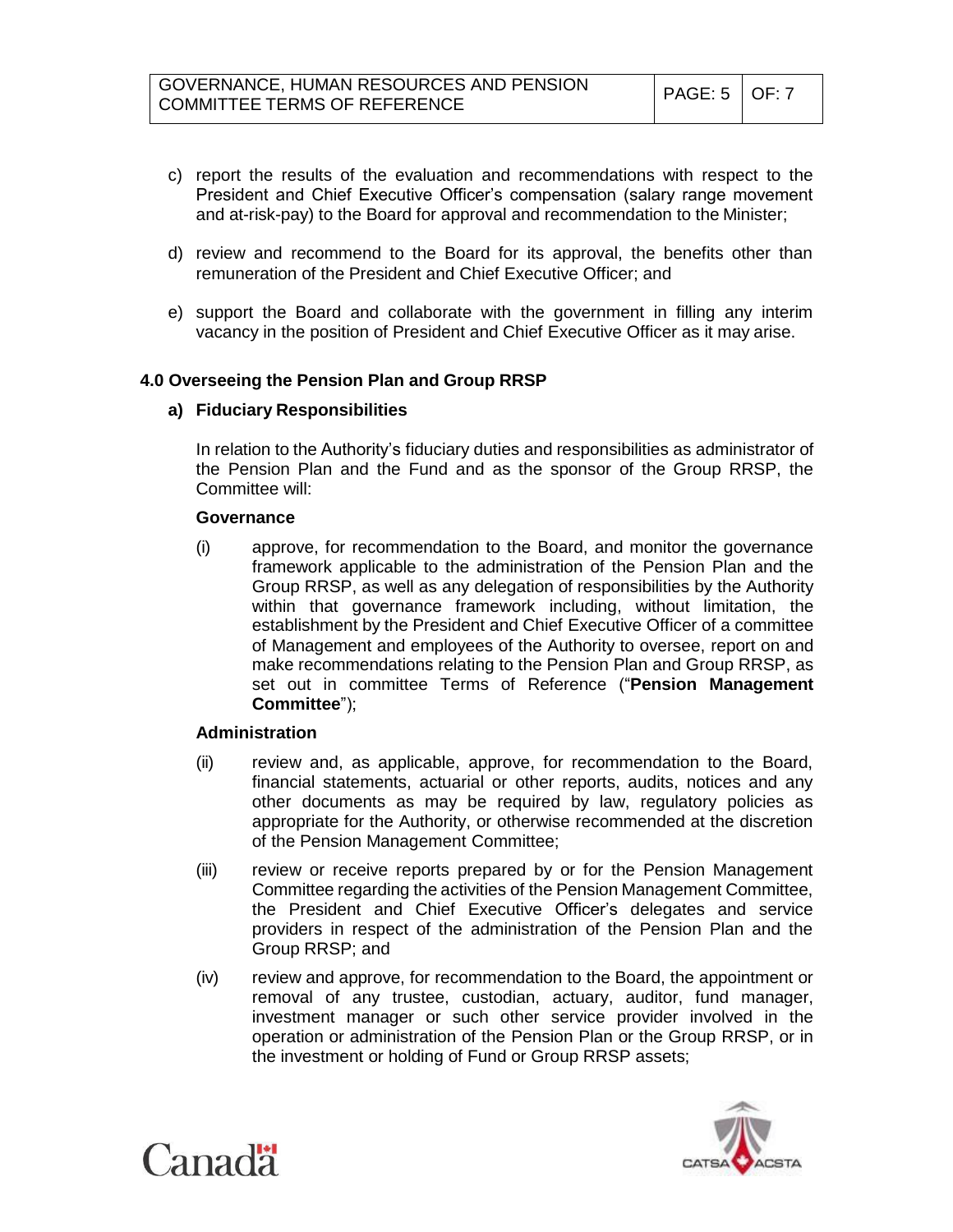### **Investment**

- (v) review and approve, for recommendation to the Board, the Statement of Investment Policies and Procedures, and any amendments thereto, for the Pension Plan. In the case of the Defined Contribution component of the registered Pension Plan, this includes but is not limited to the investment options available to its members;
- (vi) monitor the application of, and adherence to, the Statement of Investment Policies and Procedures for the Pension Plan; and
- (vii) review and approve, for recommendation to the Board, the investment options available to members of the Group RRSP.

### **b) Non-Fiduciary Responsibilities**

In relation to the Authority's non-fiduciary duties and responsibilities as sponsor of the Pension Plan and the Group RRSP, the Committee will:

#### **Amendment or Termination**

- (i) review and approve, for recommendation to the Board, any proposed amendments to or winding up (in whole or in part) of, the Pension Plan and the Fund and related funding agreements;
- (ii) review and approve, for recommendation to the Board, any proposed amendments to, or termination of, the Group RRSP;

### **Funding**

- (iii) review and approve, for recommendation to the Board, any funding policies for the Pension Plan and any amendments thereto;
- (iv) ensure the application of, and adherence to, the approved funding policies for the Pension Plan; and
- (v) perform such other duties and responsibilities as are delegated to the Committee by the Board and make such other recommendations to the Board as the Committee deems appropriate or as requested by the Board.

#### **5.0 Overseeing Management's Approach**

The Committee will:

a) ensure the appropriate policy framework is in place for matters relating to the Committee's mandate, review Management's consideration of updates to the Authority's policies assigned to the Committee, including but not limited to the *Code of Ethics, Conduct and Conflict of Interest for CATSA Employees* and any policies not otherwise assigned to other Board committees, and make recommendations to the Board for approval of any amendments to such policies;